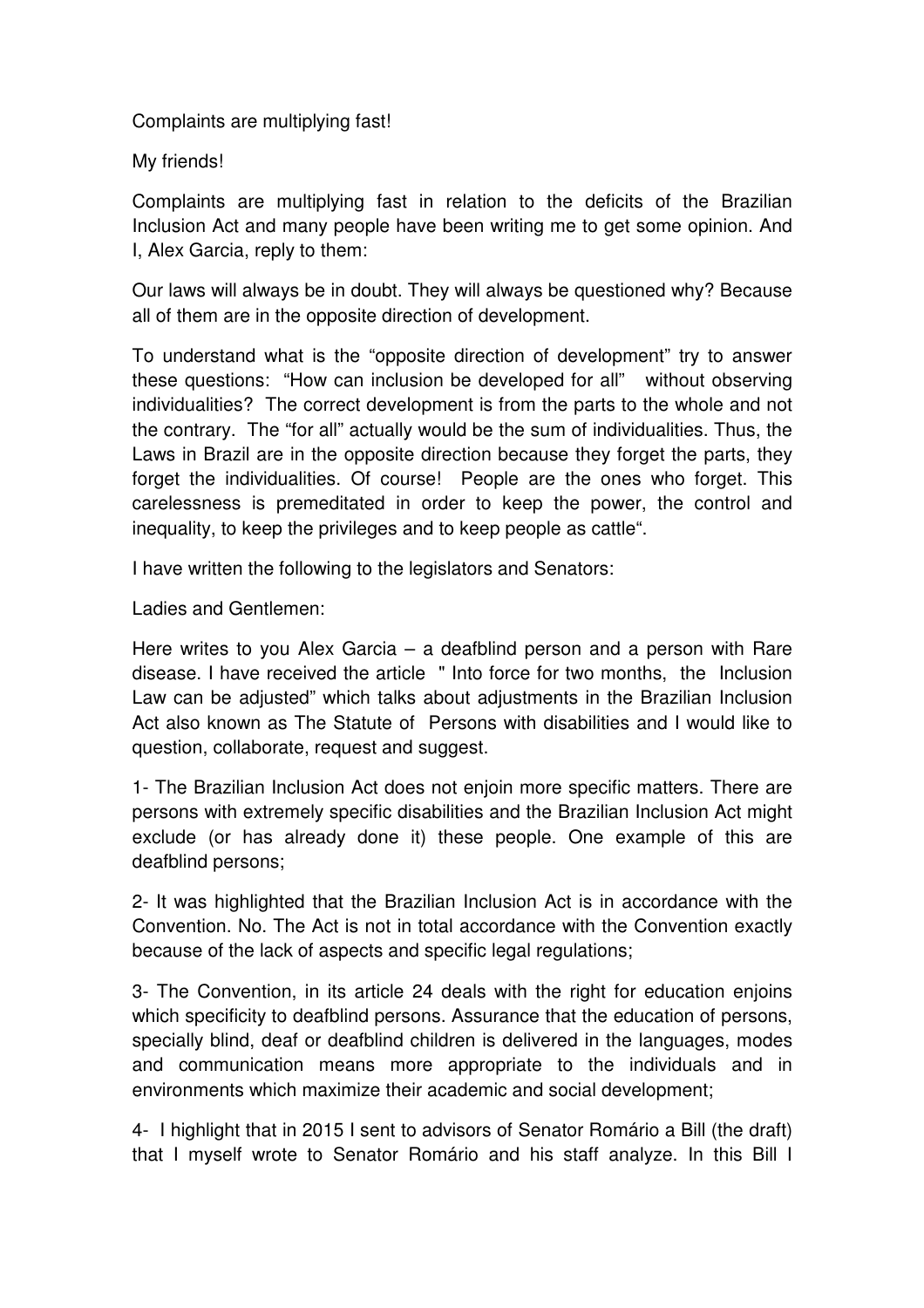describe the specificities and necessities of a deafblind person. This Bill (draft) could become a Law tailored to deafblind persons;

5- So far I haven't received any reply in relation to the Bill(draft) from Senator Romário and his advisors;

6- I highlight that I participated of the Drafting of the Convention as a member of the International League on Disability and of the South Project. We wrote about deafblindness in the article 24 - Education. My colleagues (deafblind persons from manycountries) and I dedicated lots of attention to article 24 because it describes very clearly the word "deafblind";

7- It can be said that deafblindness exists in Brazil for more that 50 years and that, unfortunately, the full development of deafblind persons is inexistent. It's rare to see a deafblind person who can fully develop in Brazil;

8- We, deafblind persons, need a very specific Law, a national Policy, similar to the legal protection that persons with Autism Spectrum Disorder have - Law 12.764/2012.

Attention:

9- In Brazil, what has destroyed and keep destroying the lives of persons with disabilities is the "act of hierarchizing the human being" I.e. some people are "worth" more than others, so people with most frequent and less complex disabilities have their rights clearly described and more accessible. However, persons with "less frequent and more complex disabilities" still have their rights ignored and highly inaccessible. This happens every day-everybody knows italthough the laws emphasize that they are "for all". "The act of hierarchizing the human being" was an intensively discussed theme by the International League and the South project. And exactly to combat this "act of hierarchizing" which is in the article 24, specific aspects of deadfblind persons.

We hope that someday Brazil can pay attention to us, deafblidn persons, as human beings. I say farewell for now and I am at your disposal.

Alex Garcia – Deafblind Person.

When the truth is evident, facts speak for themselves!

My friends!

These kind of things are the ones that kill our hopes. In this message, I 'll give you recent examples and I will argue about this aspect:

1st example: there is a Bill about unilateral hearing loss in the Sanate.

2nd example: A Project recognizes person with monocular vision as a person with disability.